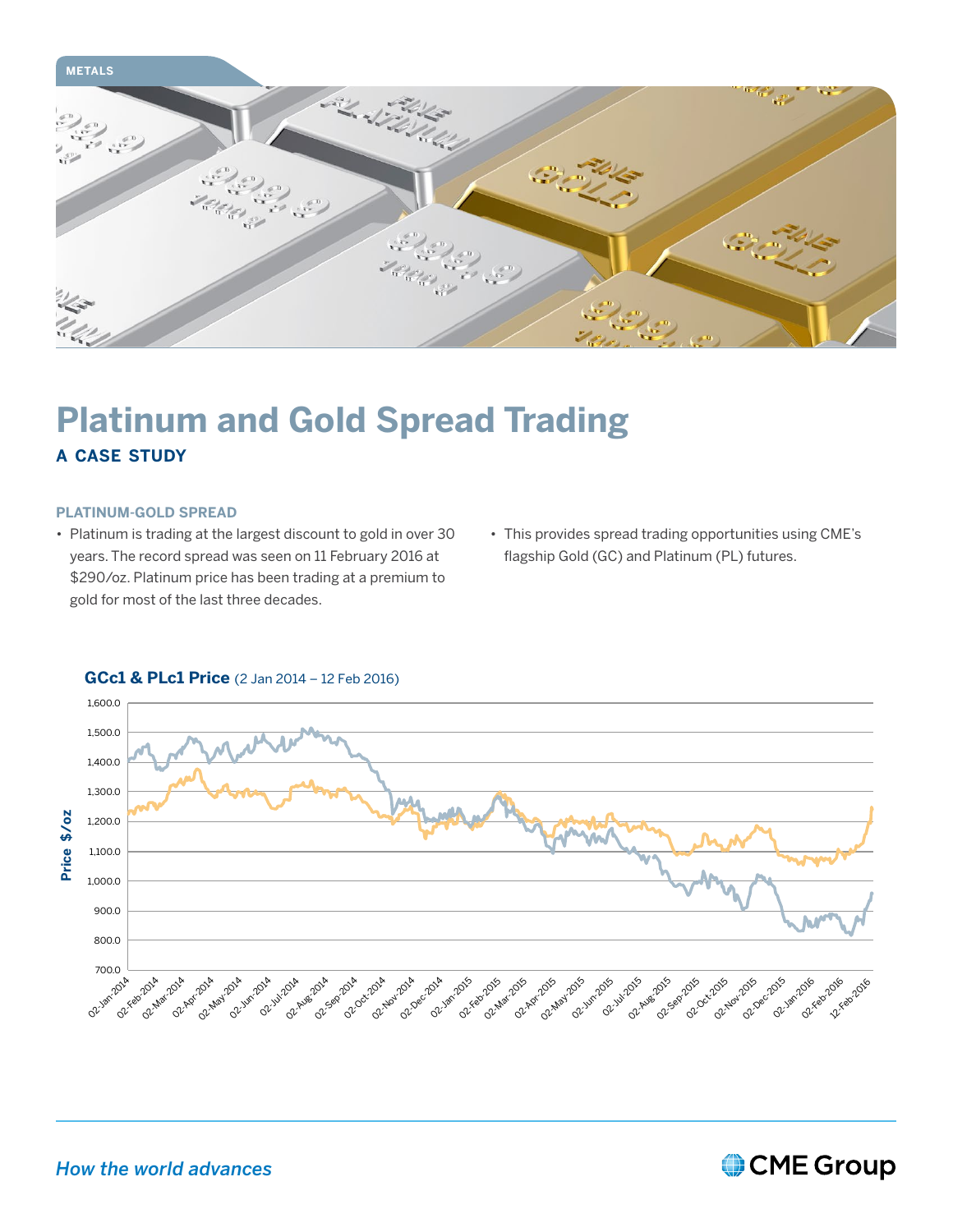#### **Platinum-Gold spread** since 1985 – 16 Feb 2016



#### **PLATINUM-GOLD SPREAD P&L EXAMPLE**

A trader takes a view that the platinum-gold spread is likely to increase in the short term.

She buys two Jan-16 Platinum futures contracts (PLF6) at \$1,027.60/oz and simultaneously sells one Dec-15 Gold futures contract (GCZ5) at \$1,159.60/oz (because the platinum contract is half the size of the gold contract).

The resulting notional amounts for the legs are quite similar, at \$102,760 and \$115,960, respectively. The trader thus has entered the spread of -\$132/oz and is buying the platinumgold spread.

The following tables show the trader's realised P&L should the spread increase (in favour) and decrease (against).

#### **PLATINUM – GOLD SPREAD INCREASE (IN FAVOUR)**

|                             | GCZ5        | PLF6        |
|-----------------------------|-------------|-------------|
| <b>Trade Exit Prices</b>    | \$1,134.0   | \$1.022.1   |
| Liquidate Spread@           | $$ -111.9$  |             |
| <b>Notional Amounts</b>     | \$113,400.0 | \$102,210.0 |
| <b>Strategy Leg P&amp;L</b> | \$2,560.0   | $$ -550.0$  |
| <b>Total P&amp;L</b>        | \$2,010.0   |             |

#### **PLATINUM – GOLD SPREAD DECREASE (AGAINST)**

|                             | GCZ5         | PLF6          |
|-----------------------------|--------------|---------------|
| <b>Trade Exit Prices</b>    | \$1,077.9    | \$858.1       |
| Liquidate Spread@           | $$-219.8$    |               |
| <b>Notional Amounts</b>     | \$107,790.0  | \$85,810.0    |
| <b>Strategy Leg P&amp;L</b> | \$8,170.0    | $$ -16,950.0$ |
| <b>Total P&amp;L</b>        | $$ -8,780.0$ |               |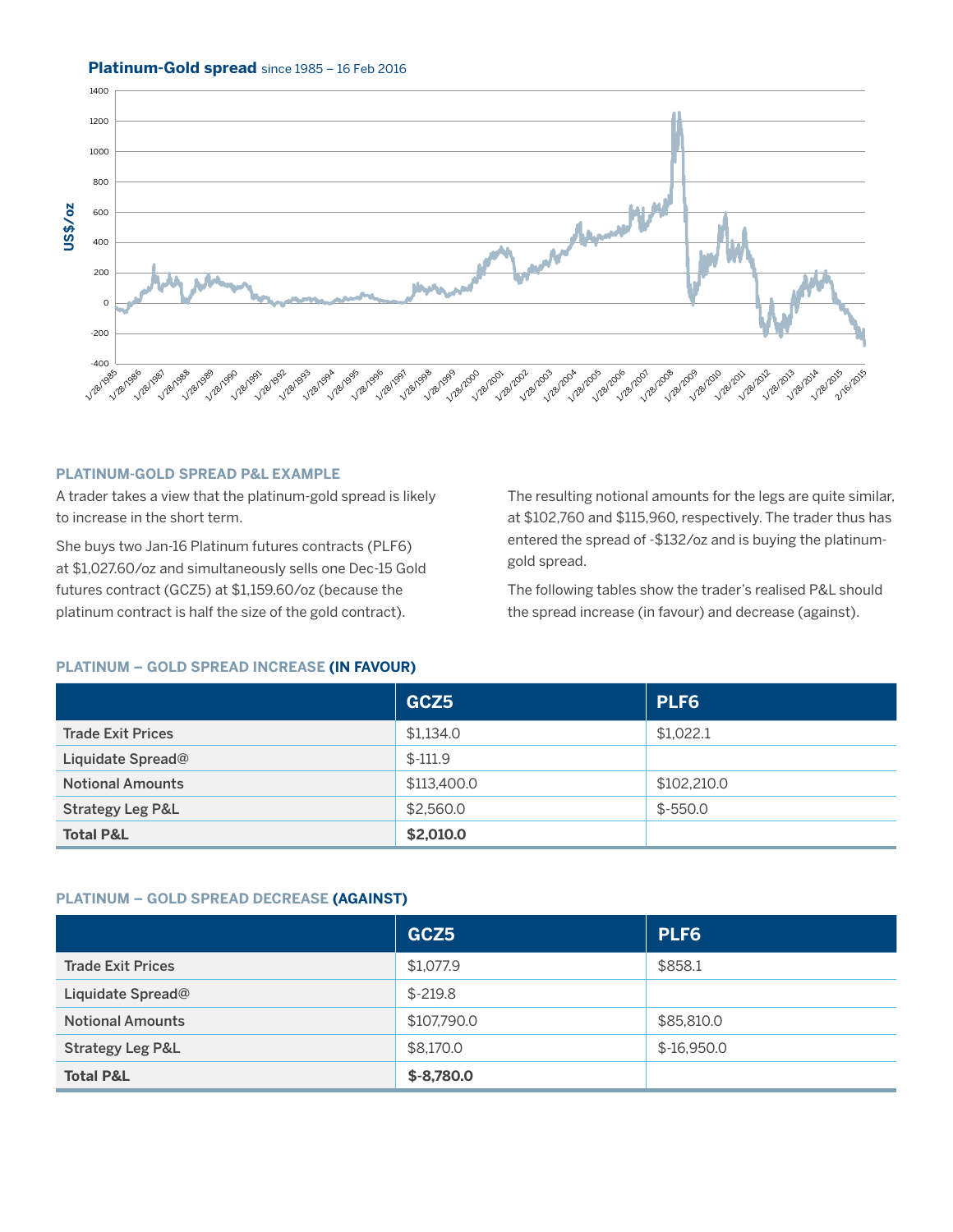#### **MAIN ADVANTAGES OF SPREAD TRADING**

Spread trading offers some key advantages over outright futures trading:

- Reduced volatility and lower margin requirements. Traders entering a spread can access these benefits because the legs are generally in related markets.
- Potential to deliver better risk-adjusted returns. The smoother and longer-term trends that spreads can exhibit are what many market participants find beneficial.
- Extended trends. Compared to outright futures that can go through significant price swings, spreads can demonstrate extended trending price moves, making it easier for traders to visualise patterns and thereby take a directional view or implement a technical trading strategy.
- Opportunities from fundamentals. Particularly for the precious metals markets, where the underlying commodities not only demonstrate close economic linkages but also distinct fundamental drivers that can create profitable spreading opportunities using the associated futures contracts.

#### **WHY CME GROUP?**

The precious metals futures markets at NYMEX and COMEX (operated by CME Group) offer highly liquid and deep markets that enable the fast, efficient execution of spread strategies with the additional benefits of considerable margin savings (as all trades are centrally cleared through CME Clearing) and significantly mitigated legging risk. More importantly, these futures contracts are predominantly electronically traded (90%+) on CME Globex, allowing easy access for participants across the world and high-quality trade executions around the clock.

|                         | <b>Gold Futures(GC)</b>                                                                                                                                                    | <b>Platinum Futures(PL)</b>                                                                                                                                                                 |  |
|-------------------------|----------------------------------------------------------------------------------------------------------------------------------------------------------------------------|---------------------------------------------------------------------------------------------------------------------------------------------------------------------------------------------|--|
| <b>Product Code</b>     | GC                                                                                                                                                                         | PL                                                                                                                                                                                          |  |
| <b>Exchange</b>         | <b>COMEX</b>                                                                                                                                                               | <b>NYMEX</b>                                                                                                                                                                                |  |
| <b>Contract Size</b>    | 100 troy ounces                                                                                                                                                            | 50 troy ounces                                                                                                                                                                              |  |
| <b>Trade Venues</b>     | CME Globex, CME ClearPort                                                                                                                                                  |                                                                                                                                                                                             |  |
| <b>Trading Hours</b>    | Sunday - Friday 6:00 p.m. - 5:00 p.m. (5:00 p.m. - 4:00 p.m. Chicago Time/CT) with a 60-minute break<br>each day beginning at 5:00 p.m. (4:00 p.m. CT)                     |                                                                                                                                                                                             |  |
| <b>Contract Listing</b> | Current calendar month; the next two calendar<br>months; any even month falling within a<br>23-month period; and any June and December<br>falling within a 72-month period | Trading is conducted over 15 months beginning<br>with the current month and the next two calendar<br>months before moving into the quarterly cycle of<br>January, April, July, and October. |  |
| <b>Settlement</b>       | Physical                                                                                                                                                                   |                                                                                                                                                                                             |  |
| <b>Margin Offset</b>    | 60% margin offset for opposite positions in Platinum and Gold futures on 2:1 basis.                                                                                        |                                                                                                                                                                                             |  |
| <b>2015 ADV</b>         | 165,404 lots                                                                                                                                                               | 14,392 lots                                                                                                                                                                                 |  |
| <b>2014 ADV</b>         | 160,789 lots                                                                                                                                                               | 12,841 lots                                                                                                                                                                                 |  |
| 2015/2014               | $+2.9%$                                                                                                                                                                    | $+12.1%$                                                                                                                                                                                    |  |
| 2015 Open Interest      | 415,636 lots                                                                                                                                                               | 65,383 lots                                                                                                                                                                                 |  |
| 2014 Open Interest      | 371,646 lots                                                                                                                                                               | 64,119 lots                                                                                                                                                                                 |  |
| 2015/2014               | $+11.8%$                                                                                                                                                                   | $+2.0%$                                                                                                                                                                                     |  |

#### **MARGIN REQUIREMENTS**

CME Clearing currently offers a significant 60% margin offset for opposite positions in Platinum and Gold futures on 2:1 basis. The initial margin requirements per contract for Platinum and Gold futures, as of mid-December 2015, are \$2,090 and \$4,125, respectively.

Having accounted for the offset, the initial margin requirement equals \$3,322, instead of \$8,305 for a long position in two NYMEX Platinum futures contracts and a short position in one COMEX Gold futures contract.